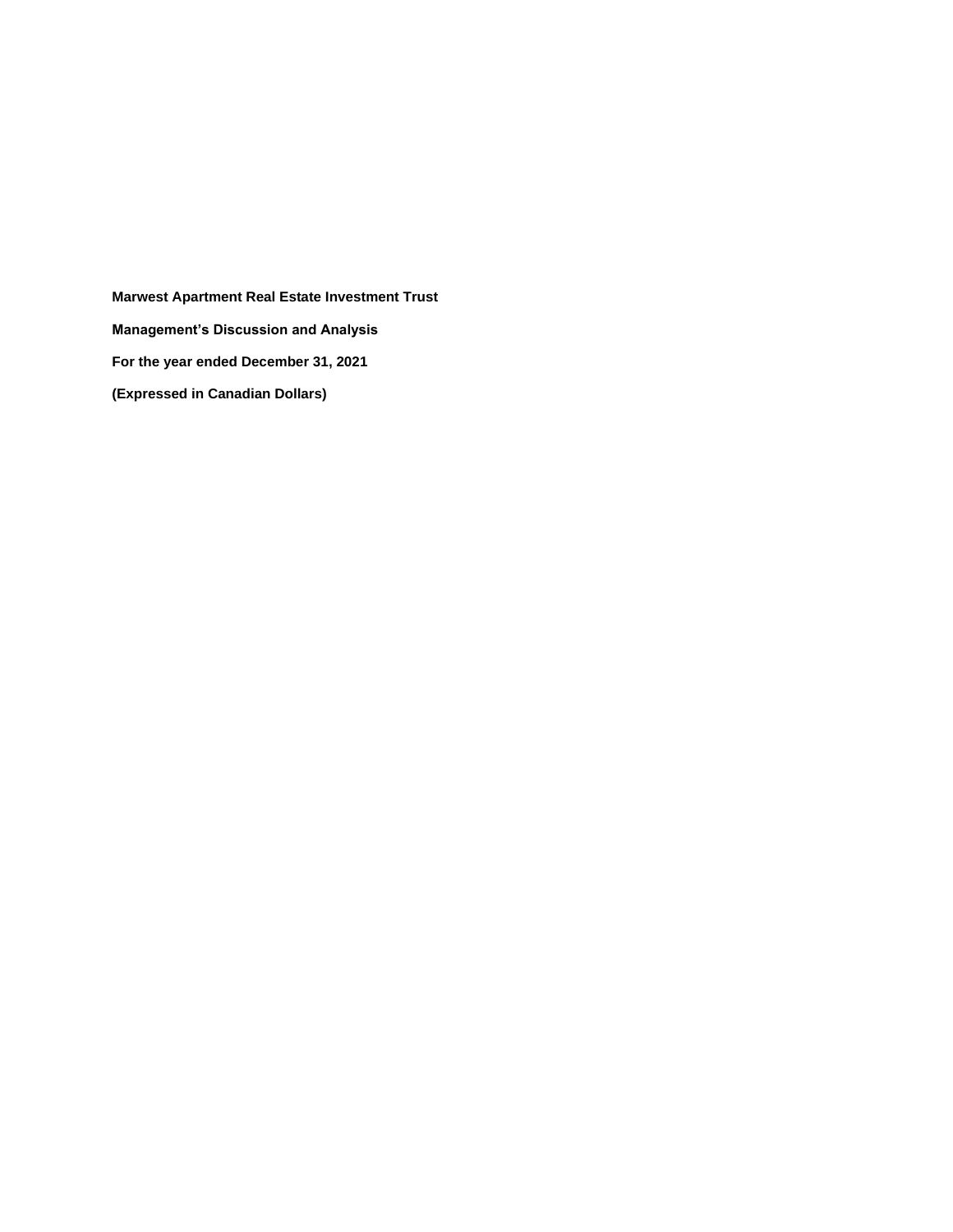The following Management's Discussion and Analysis ("MD&A") of the financial condition and results of operations of Marwest Apartment Real Estate Investment Trust (the "Trust" or the "REIT") should be read in conjunction with the Trust's consolidated financial statements and the notes thereto for the year ended December 31, 2021, which are available on the Trust's profile on the System for Electronic Document Analysis and Retrieval (SEDAR) at www.sedar.com. The financial information contained in this MD&A has been prepared in accordance with International Financial Reporting Standards ("IFRS") as issued by the International Accounting Standards Board ("IASB").

The Trust was established on July 2, 2020 and had no commercial operations in the period ended December 31, 2020, therefore there is no comparative information presented in this MD&A.

The Trust's Board of Trustees approved the content of this Management's Discussion and Analysis on March 15, 2022. Disclosure in this document is current to that date unless otherwise stated. Additional information relating to the Trust can be found on SEDAR at www.sedar.com and also on the Trust's website at www.marwestreit.com.

## **Forward-Looking Disclaimer**

Certain statements contained in this MD&A constitute forward-looking statements within the meaning of applicable Canadian securities laws which reflect the Trust's current expectations and projections about future results. Often, but not always, forward-looking statements can be identified by the use of words such as "plans", "expects" or "does not expect", "is expected", "estimates", "intends", "anticipates" or "does not anticipate", or "believes", or variations of such words and phrases or state that certain actions, events or results "may", "could", "would", "might" or "will" be taken, occur or be achieved. Forward-looking statements involve known and unknown risks, uncertainties and other factors which may cause the actual results, performance or achievements of the Trust to be materially different from any future results, performance or achievements expressed or implied by the forward-looking statements. The forward-looking statements made in this MD&A relate only to events or information as of the date on which the statements are made in this MD&A. Actual results and developments are likely to differ, and may differ materially from those expressed or implied by the forward-looking statements contained in this MD&A. Such forward-looking statements are based on a number of assumptions that may prove to be incorrect. Except as specifically required by applicable Canadian securities law, the Trust undertakes no obligation to update or revise publicly any forward-looking statements, whether as a result of new information, future events or otherwise, after the date on which the statements are made or to reflect the occurrence of unanticipated events. These forward-looking statements should not be relied upon as representing the Trust's views as of any date subsequent to the date of this MD&A. There can be no assurance that forward-looking statements will prove to be accurate, as actual results and future events could differ materially from those anticipated in such statements. Accordingly, readers should not place undue reliance on forward-looking statements. The factors identified above are not intended to represent a complete list of the factors that could affect the Trust. The MD&A may contain certain statements of current estimates, expectations, forecasts and projections.

# **ABOUT MARWEST APARTMENT REAL ESTATE INVESTMENT TRUST**

The Trust's objectives are to grow Unitholder value through capital investment strategies, active asset and property management, to provide Unitholders with stable and predictable cash distributions that grow over the long term, and to grow the Trust's asset base across strategic markets through intensification and acquisition programs.

Since inception the Trust has completed the acquisition of 363 new generation apartment units in Winnipeg, Manitoba. The Marwest Group of Companies (the "Marwest Group"), companies under common control with the Marwest Asset Management Inc. (the "Manager"), the asset manager of the REIT with its head office in Winnipeg, Manitoba, has operated within Western Canada for over 50 years. Winnipeg is a relatively stable multi-family rental market with low vacancy rates and is friendly to immigration. Manitoba, like many other provinces, has rent control, whereby rents are capped at a government specified percentage increase each year. For 2022 and 2023 those rental rate increases are zero (0) percent. However, 291 rental units of the Trust are exempt from rent control as they were constructed within the last 20 years. In addition, the Trust added 72 brand new units financed through the Canada Mortgage and Housing Corporation ("CMHC") Affordable Flex program, which will be subject to rent control for 10 years, in November 2021, showcasing the first CMHC affordable building in the Trust's portfolio.

Exchangeable Units were issued on November 15, 2021 to related parties of the Manager at a price of \$1.15 when the unit price on the market was \$0.90. The development and construction of multi-family properties by the Marwest Group gives the Trust a potential opportunity to purchase newly developed real estate in locations of interest to the Trust.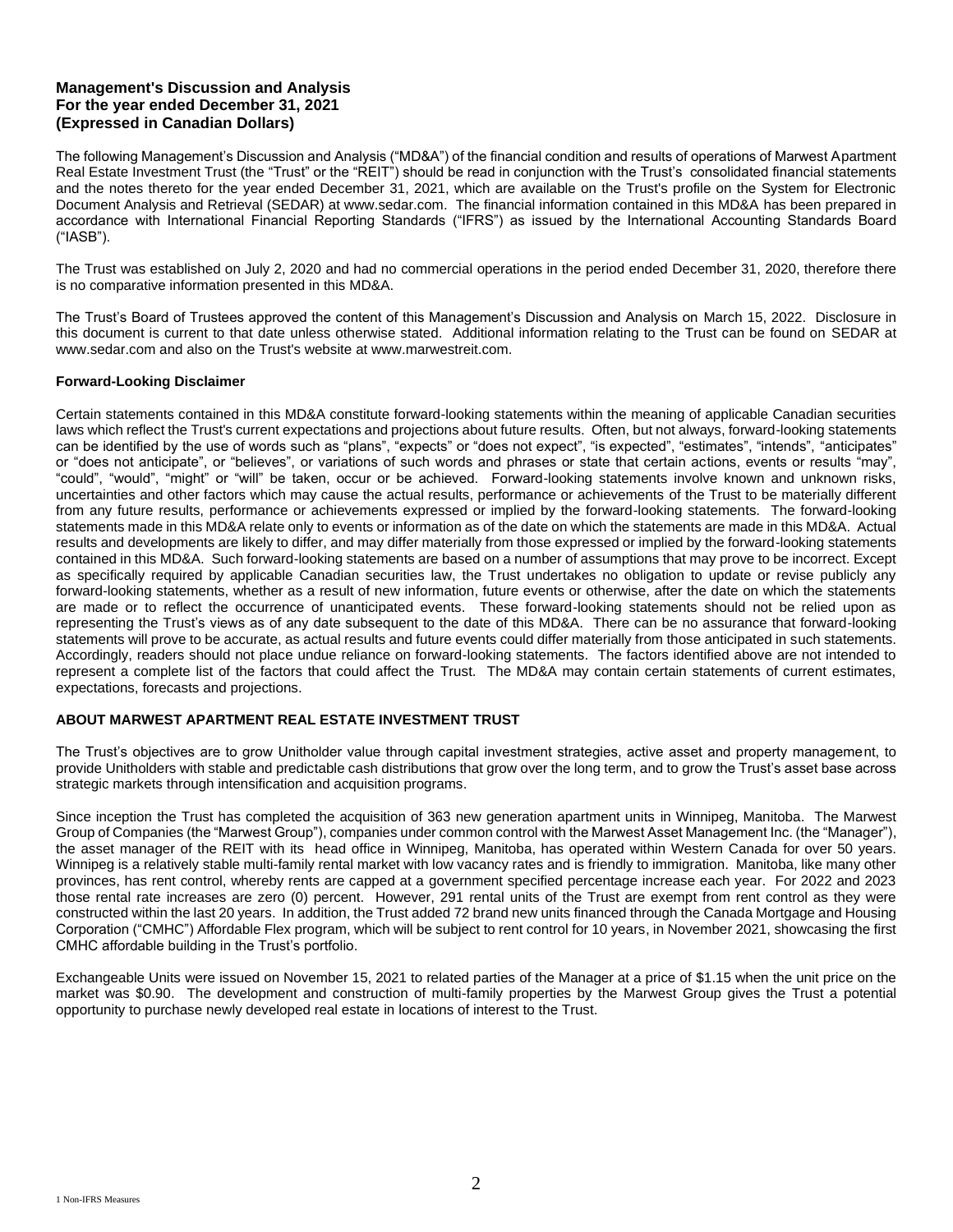## **OVERVIEW**

The Trust is an unincorporated, open-ended real estate investment trust established pursuant to a Declaration of Trust dated July 2, 2020, which was amended on April 30, 2021 pursuant to an amended and restated declaration of trust (the "Declaration of Trust"). The Trust was a closed-ended trust at December 31, 2020 and converted to an open-ended trust on April 30, 2021 pursuant to a resolution passed by the Board of Trustees.

The Trust owns and operates a portfolio of income-producing multi-family rental properties located in Western Canada. Marwest Apartment REIT is focused on becoming the leading Western Canadian multi-family REIT specializing in high quality, income producing properties. Headquartered in Winnipeg, Manitoba, the Trust targets favourable markets and leverages strong, active asset management and property management to drive unitholder returns.

The REIT's management team, the officers of the Manager, and the Trustees have over 100 years of combined experience in multiresidential real estate and collectively bring a strong combination of development, construction, management, and financing experience, along with significant governance expertise. The REIT has an external asset and property management agreement through the Marwest Group of Companies ("the Marwest Group"). The Marwest Group is a fully integrated real estate group that specializes in development, construction, and property management. Now in its third generation of operations, the Marwest Group has developed over 12,000 multifamily rental units, and currently manages over 2,400 multi-family rental units, providing the REIT with access to significant industry knowhow and strong relationships in the industry. The REIT will continue to benefit from the expertise and strong infrastructure that is currently in place through the Marwest Group.

The Trust's Units are listed on the Toronto Venture Exchange ("TSX-V") under the symbol "MAR.UN".

The Trust's portfolio consists of three multi-family residential rental properties located in Winnipeg, Manitoba, comprising an aggregate of 363 rental units. 251 units were purchased on April 30, 2021 and are indirectly owned by MAR REIT L.P., a wholly owned subsidiary of the Trust which purchased all of the units of Marwest Apartments I L.P. and Marwest Apartments VII L.P. by issuing 1,759,673 Trust units and 9,812,063 Exchangeable Units at \$1.00. Following the public offering which closed on August 10, 2021, the Trust completed the purchase of all the limited partnership units of Marwest (Element) Apartments L.P. which owns a 112 unit building in Winnipeg, Manitoba on November 15, 2021. The newly acquired property is indirectly owned by MAR REIT L.P. and was settled by issuing 1,029,211 Exchangeable Units at \$1.15 to related parties of the Manager, and associates thereof, and cash of \$1,183,602 to third parties.

The Trust did not have any investment operations in the comparable period as operations had yet to commence.

The Trust was established under the laws of Manitoba. The principal and registered office of the Trust is 500-220 Portage Avenue, Winnipeg, Manitoba.

### **Current Portfolio**

The Trust's current portfolio consists of newer generation investment properties that were constructed in 2006 (103 units), 2017-2019 (148 units) and 2018-2021 (112 units). Newer generation portfolios typically require fewer maintenance expenses and capital expenditures compared to older generation portfolios and, in Manitoba, new generation rentals are generally exempt from rent control. The Manitoba Government has enacted a rental freeze in 2022 and 2023, whereby landlords are not permitted to increase rental rates outside of the rental guidelines, subject to certain exemptions. 291 of the 363 rental units that the Trust has acquired in 2021 are exempt from the rental freeze due to the date of construction of the buildings, and unrestricted financing agreements, and as such, the Trust will continue to adjust rental rates as the market allows.

### **Future Acquisitions**

The relationship with the Marwest Group affords the Trust the potential opportunity to purchase properties developed by the Marwest Group. The independent Trustees will be responsible for the negotiation of the purchase price and other terms and conditions relating to the acquisition of any properties from the Marwest Group and/or any related parties or third parties with an interest in the asset.

The Trust will also seek third party acquisitions from other developers or owners of multi-family properties in target markets across Western Canada.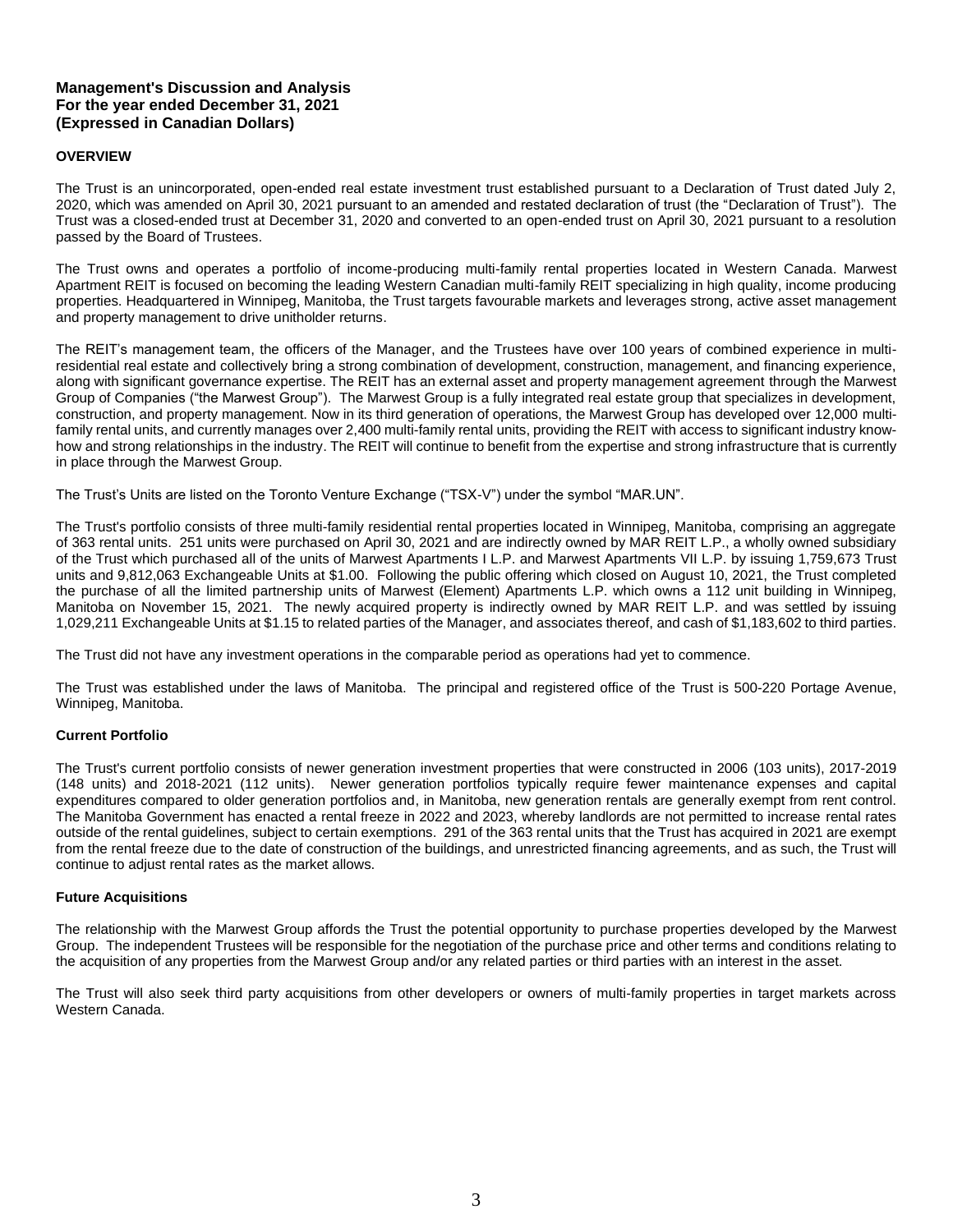## **Distribution**

The Board of Trustees approved an ongoing cash distribution policy which provides for a monthly distribution in the amount of \$0.00125 per unit (\$0.015 per unit annually) payable on or about the 15<sup>th</sup> day of the month to Unitholders of record on the last day of the prior month, commencing December 31, 2021. The cash distribution policy may be amended, suspended or discontinued at any time.

## **Business Strategy and Objectives**

The objectives of the Trust are:

- (a) to grow Unitholder value through capital investment strategies, and active asset and property management;
- (b) to provide Unitholders with stable and predictable cash distributions that grow over the long term; and
- (c) to grow the Trust's asset base across strategic markets through intensification and acquisition programs.

Management believes it can accomplish these objectives given access to the capital markets and the relationship that the Trust has with the Marwest Group.

## **Declaration of Trust**

The investment policies of the Trust are outlined in the Declaration of Trust, a copy of which is available on SEDAR. Some of the principal investment guidelines and operating policies set out in the Declaration of Trust are set out below:

- The Trust will focus on acquiring, holding, developing, maintaining, improving, leasing and managing income-producing rental assets within Canada and other jurisdictions the Trustees may determine from time to time;
- The Trust may make its investments and conduct its activities directly or indirectly, through an investment by way of joint ventures, co-ownerships, partnerships (general or limited) and limited liabilities companies;
- The Trust may invest in mortgages and mortgage bonds and similar instruments where: (i) the real property which is security for such mortgages and similar instruments is income producing real property which otherwise meets the other investment guidelines of the Trust; or (ii) the aggregate book value of the investments of the Trust in mortgages, after giving effect to the proposed investment, will not exceed 15% of Gross Book Value;
- Once the Gross Book Value reaches \$300,000,000, the Trust shall not incur or assume any indebtedness if, after giving effect to the incurring or assumption of the indebtedness, the total indebtedness of the Trust would be more than 75% of Gross Book Value or, if determined by the Independent Trustees, in their sole and absolute discretion, more than 75% of the appraised value of the assets and properties of the Trust and its Subsidiaries instead of Gross Book Value;
- The Trust will follow prudent business practices when looking to acquire an investment property by way of obtaining appraisals, environmental reports, and sufficient insurance coverage.

As of March 15, 2022, the Trust was in compliance with its investment guidelines and operating policies.

The foregoing is a general summary only and is qualified entirely by the terms of the Declaration of Trust.

### **Non-IFRS Measures**

The Trust's financial statements are prepared in accordance with IFRS. The Trust's MD&A also contains certain non-IFRS measures commonly used by entities in the real estate industry as useful metrics for measuring performance. The non-IFRS measures used by the Trust as described below are not standardized measures under IFRS. Such non-IFRS measures disclosed by the Trust may not be comparable to similar financial measures disclosed by others. Readers are cautioned to not place undue reliance on such non-IFRS measures.

### *Net Operating Income ("NOI")*

The Trust calculates net operating income (NOI) as revenue less property operating expenses such as utilities, repairs and maintenance and realty taxes. Charges for interest or other expenses not specific to the day-to-day operations of the Trust's properties are not included. The Trust regards NOI as an important measure of the income generated by income-producing properties and is used by management in evaluating the performance of the Trust's properties. NOI is also a key input in determining the value of the Trust's properties.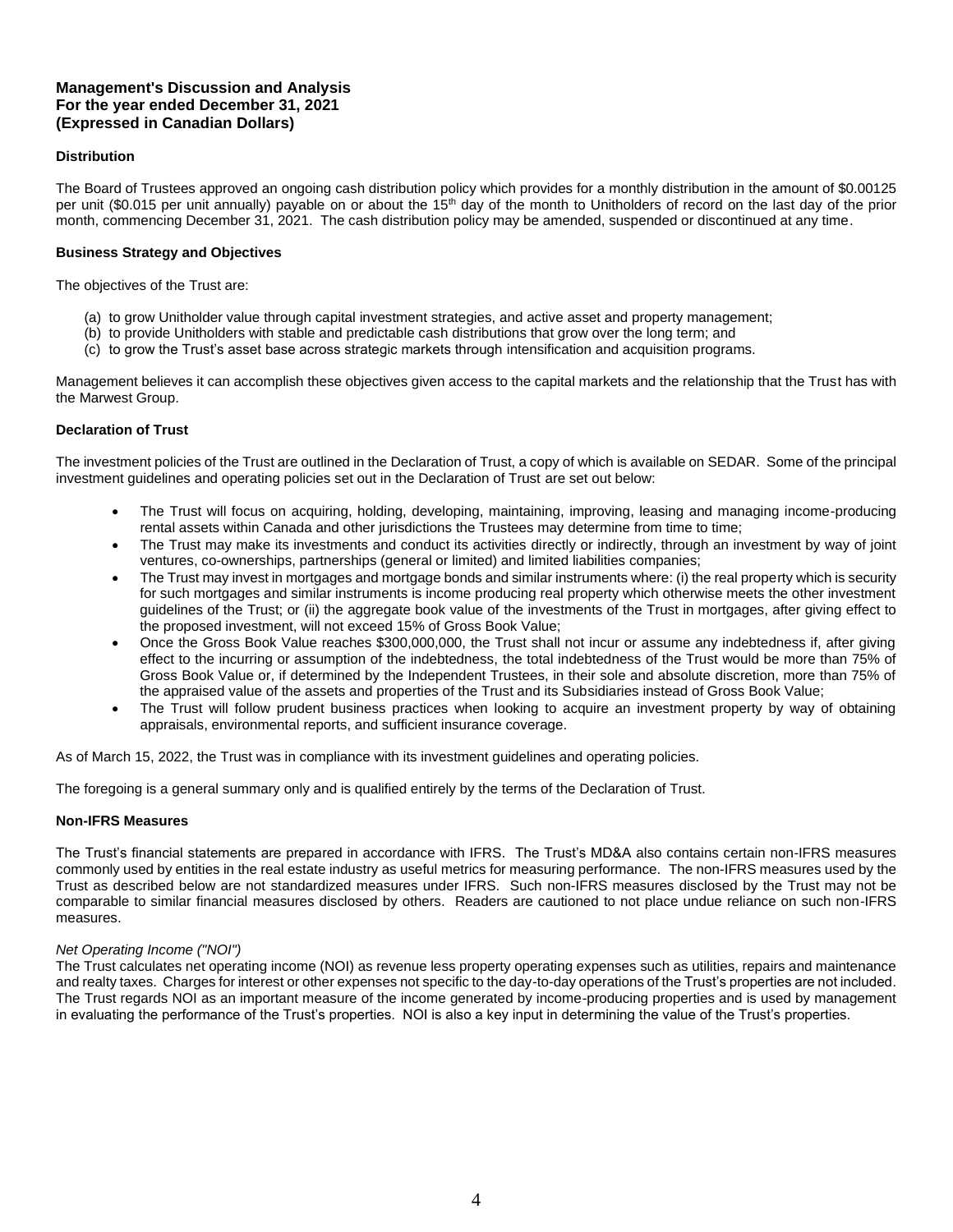## *Funds from Operations ("FFO")*

The Trust calculates FFO substantially in accordance with the guidelines set out in the white paper titled "White Paper on Funds from Operations & Adjusted Funds from Operations for IFRS" by the Real Property Association of Canada ("REALpac") as revised in January 2022. FFO is defined as IFRS consolidated net income adjusted for items such as unrealized changes in the fair value of the investment properties, effects of puttable instruments classified as financial liabilities and changes in fair value of financial instruments and derivatives. FFO should not be construed as an alternative to net income or cash flows provided by or used in operating activities determined in accordance with IFRS. The Trust regards FFO as a key measure of operating performance.

### *Adjusted Funds from Operations ("AFFO")*

The Trust calculates AFFO substantially in accordance with the guidelines set out in the white paper titled "White Paper on Funds from Operations & Adjusted Funds from Operations for IFRS" by REALpac as revised in January 2022. AFFO is defined as FFO adjusted for items such as maintenance capital expenditures and straight-line rental revenue differences. AFFO should not be construed as an alternative to net income or cash flows provided by or used in operating activities determined in accordance with IFRS. The Trust regards AFFO as a key measure of operating performance. The Trust also uses AFFO in assessing its capacity to make distributions.

The following other non-IFRS measures are defined as follows:

- <sup>o</sup> "FFO per unit" is calculated as FFO divided by the weighted average number of Units of the Trust and Exchangeable Units of MAR REIT L.P. (the "Partnership") outstanding over the period
- <sup>o</sup> "AFFO per unit" is calculated as AFFO divided by the weighted average number of Units of the Trust and Exchangeable Units of the Partnership outstanding over the period
- <sup>o</sup> "Run-rate FFO per unit" is defined as the budgeted FFO for 2022 divided by the weighted average number of Units of the Trust and Exchangeable Units of the Partnership outstanding over the period. Budgeted FFO for 2022 is based on management's best estimate of 2022 operating performance of the REIT based on the historical operating results and expected results of 2022 for the same properties.
- <sup>o</sup> "Run-rate AFFO per unit" is defined as the budgeted AFFO for 2022 divided by the weighted average number of Units of the Trust and Exchangeable Units of the Partnership outstanding over the period
- <sup>o</sup> "AFFO Payout Ratio" is the proportion of the total distributions on Trust Units and Exchangeable Units of the Partnership to AFFO per Unit
- <sup>o</sup> "Net Asset Value per Unit" or "NAV per Unit" is calculated as the sum of Unitholders' Equity and Exchangeable Units divided by the sum of Trust Units, Exchangeable Units and Deferred Units outstanding at the end of the period
- <sup>o</sup> "Debt-to-Gross Book Value ratio" is calculated by dividing total interest-bearing debt consisting of mortgages by total assets and is used as the REIT's primary measure of its leverage.
- <sup>o</sup> "Debt Service Coverage ratio" is the ratio of NOI to total debt service consisting of interest expenses recorded as finance costs and principal payments on mortgages.
- "Liquidity ratio" is the ratio of current assets to current liabilities excluding Exchangeable Units.

# **SUMMARY OF 2021 RESULTS AND OPERATIONS**

### **Commencement of Commercial Operations**

In 2021, the REIT completed its Qualifying Transaction on April 30, 2021 with the acquisition of 251 rental units, 148 of which are townhome units, through the issuance of 9,812,063 Exchangeable Units of MAR REIT L.P. and 1,759,673 Trust Units, each Exchangeable and Trust Unit was issued at \$1.00. On August 10, 2021 the REIT completed its first public offering where it issued 4,271,891 Trust Units at \$1.10 with a warrant attached. Each warrant entitles the holder to purchase one Trust Unit of the REIT for \$1.20 upon exercise within 12 months of issuance. On November 15, 2021 the REIT completed the acquisition of 112 townhome units through the issuance of 1,029,211 Exchangeable Units at \$1.15 per Unit and cash of \$1,183,602.

### **Strong Occupancy and Cap-rate Compression Support \$6 Million in Fair Value Gains**

The REIT has reported an average 98% occupancy rate since the acquisition of each of its properties in the year ended December 31, 2021. The REIT reported \$6,095,866 in Fair Value Gains on Investment Properties due to the weighted average capitalization rate reducing to 5% at December 31, 2021, supported by independent valuations and improvements in the market.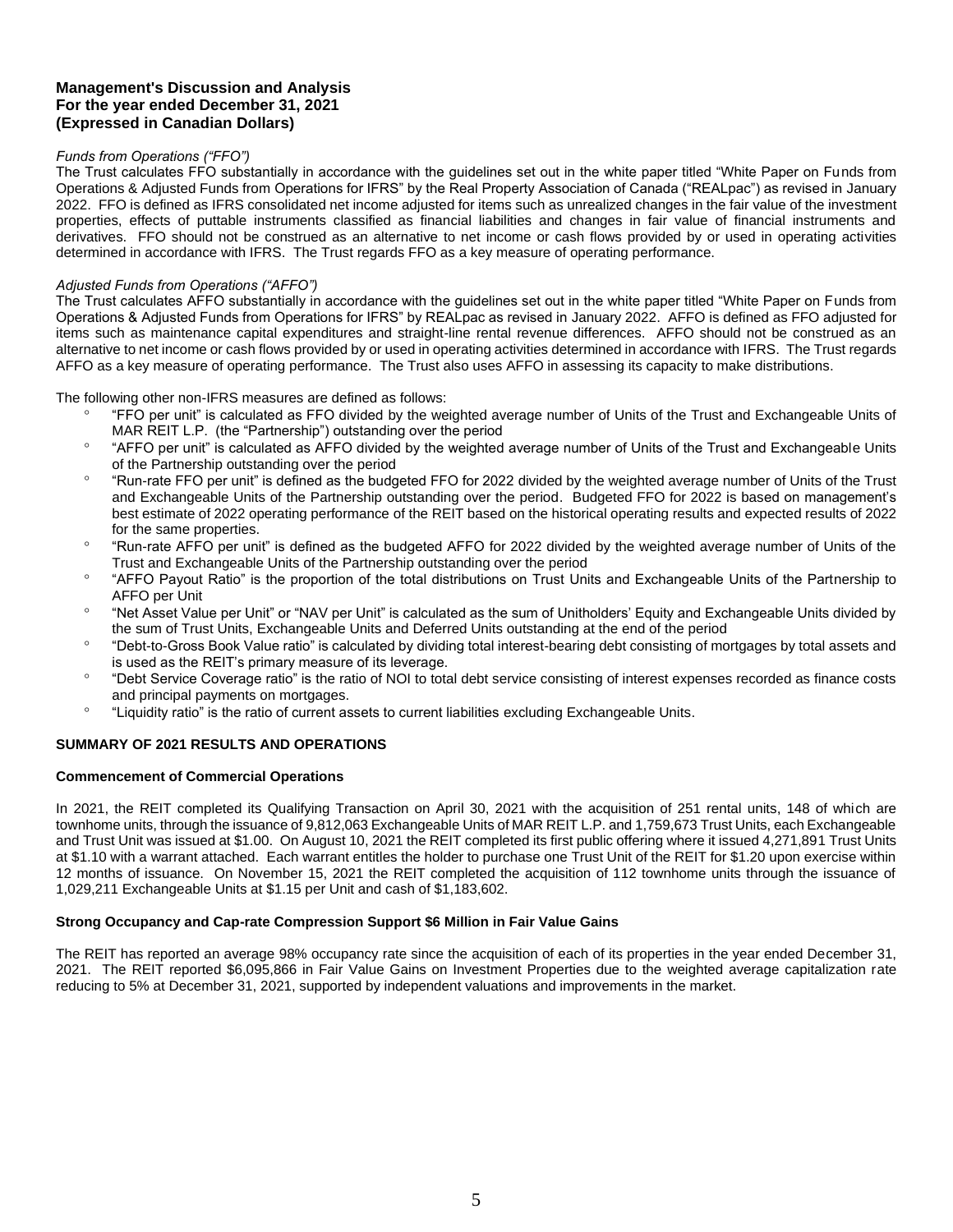#### **Mortgage Interest Rates and Future Renewals**

Two of the five mortgages that are held within the portfolio are currently financed without CMHC insurance, and they have terms expiring In October 2023 and January 2024. Management is optimistic that the REIT will be able to refinance these mortgages using CMHCinsured mortgages, which may provide more attractive mortgage terms.

#### **NAV per Unit<sup>1</sup>**

The REIT reported a NAV per Unit<sup>1</sup> of \$1.27.

#### **Asset Management Fees and Trustee Compensation**

In 2021 the Manager, Marwest Asset Management Inc., waived all Asset Management Fees for 2021. Trustees were compensated their annual fees in Deferred Units, in accordance with the Equity Incentive Plan, while meeting fees were paid in cash.

### **OUTLOOK**

#### **Demand for Rental Units**

The REIT expects the demand for rental housing to continue and potentially grow with the ending of the pandemic and government announced immigration targets. The REIT operates 260 townhome rental units, which are a differentiator compared to other rental units available in the market. Key features include exterior access doors for each unit, no common area hallways, one to four bedroom units, which fit a wide range of renters from students to large families.

#### **Age of Construction of Rental Units**

The portfolio includes new generation rental units, which are exempt from rent control, excluding 72 units which were financed using the CMHC Affordable Flex program. Rental units exempt from rent control can continue to increase rents in periods where rental freezes are in effect and increase rents higher than rental guidelines where the market supports these increases. The age of the portfolio also results in lower capital expenditures than older buildings with more intensive capital repairs such as elevator replacement and exterior remediation. The REIT does renovate suites that require an upgrade, such as flooring, painting and stainless steel appliances.

#### **Future acquisitions**

Future acquisitions are dependent on the availability of accretive acquisitions in target markets as well as the ability to raise capital to close on an acquisition. The relationship with the Marwest Group provides the REIT with direct acquisition opportunities.

### **FINANCIAL OPERATIONS AND RESULTS**

#### **Lease Payments and Collections**

Management continues to see little downside in the multi-family rental market where the Trust's properties are located during the pandemic. Rental collections have generally continued at pre-pandemic levels and occupancy rates remain high for the Trust's multifamily rental properties.

Since April 30, 2021 the Trust's portfolio has had an average occupancy rate of 98.49 percent.

#### **Liquidity**

The Trust's liquidity ratio<sup>1</sup> was 183.08 percent at December 31, 2021. The Trust's Debt-to-Gross Book Value ratio<sup>1</sup> is 71.70 percent at December 31, 2021. The liquidity needs of the Trust are funded primarily by cash flows from operating the Trust's investment properties. Cash flow from operations are dependent on occupancy rates, rental rates, collection of operating costs and the level of operating expenses.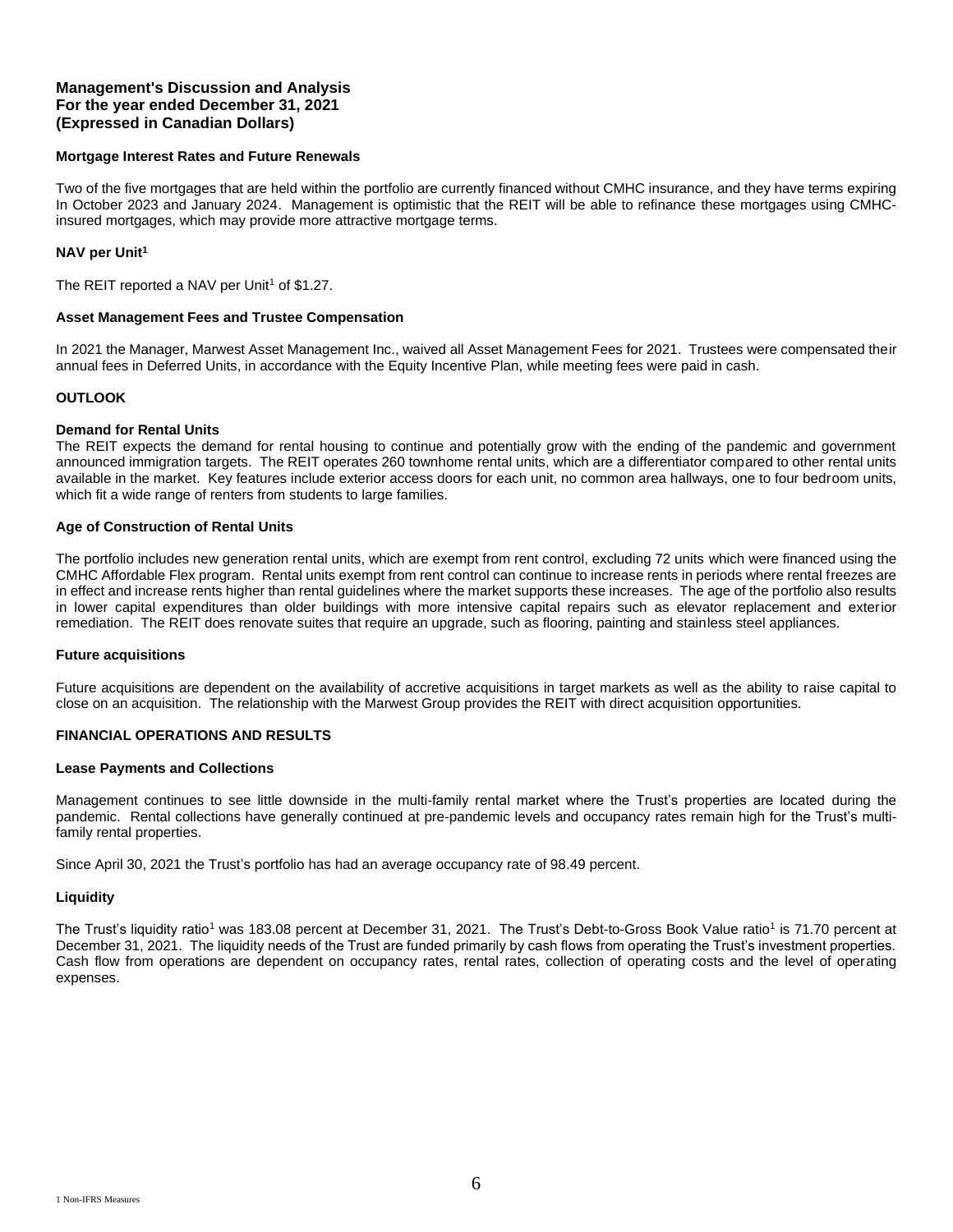### **Valuation**

Fair value of residential properties is typically determined using the direct capitalization approach. Stabilized net operating income for each property is capitalized at an appropriate capitalization rate and then a deduction is made for certain capital expenditures that each property may require. Stabilized net operating income for each property is estimated as the 12-month property potential net operating income that it could generate at full occupancy, less a vacancy rate and stable operating expenses. Capitalization rates reflect the characteristics, location and market of each property. Fair value is determined based on external appraisals obtained and internal valuation models incorporating market data and valuations performed by external appraisers. At December 31, 2021 two of the properties were externally appraised. The weighted-average capitalization rate used at December 31, 2021 was 5 percent.

The Trust's investment properties are recorded at a fair value of \$85,495,008 at December 31, 2021, the Trust recorded a fair value gain of \$6,095,866 for the year ended December 31, 2021. The fair value gain was attributable to the decrease in the capitalization rate from the date of purchase to 5 percent at December 31, 2021 driven by the market demand for rental housing by renters and investors, supported by appraisals.

### **Performance Measures**

The following outlines the IFRS and non-IFRS measures that the Trust uses to measure performance for the year ended December 31, 2021:

> $\overline{\phantom{0}}$  $\overline{\phantom{a}}$

> $\overline{\phantom{a}}$

 $\overline{a}$ 

| <b>Operations</b>                          |                 |
|--------------------------------------------|-----------------|
| Number of properties                       | 3               |
| Total multi-family units                   | 363             |
| Total rentable square feet                 | 339,995         |
| Average monthly rent per suite             | \$<br>1,510     |
| Weighted average occupancy rate            | 98.49%          |
| Rent collection at December 31, 2021       | 99.01%          |
|                                            |                 |
| <b>Financial Measures</b>                  |                 |
| Revenue                                    | \$<br>3,339,846 |
| NOI <sup>1</sup>                           | 2,022,976       |
| NOI Margin <sup>1</sup>                    | 60.57%          |
| FFO <sup>1</sup>                           |                 |
| Net income and comprehensive income        | 9,215,064       |
| Distributions on Exchangeable Units        | 13,557          |
| Fair value gain on properties              | (6,095,866)     |
| Fair value gain on unit-based compensation | (13, 935)       |
| Fair value gain on w arrant liability      | (405, 830)      |
| Fair value gain on exchangeable units      | (1,888,985)     |
| FFO <sup>1</sup>                           | 824,005         |
| Weighted average number of Units           | 12,090,883      |
| FFO/unit <sup>1</sup>                      | \$<br>0.07      |
|                                            |                 |
| AFFO <sup>1</sup>                          |                 |
| FFO <sup>1</sup>                           | \$<br>824,005   |
| Capital expenditures                       | (96, 466)       |
| Leasing costs                              | (23, 334)       |
| AFFO <sup>1</sup>                          | 704,205         |
| Weighted average number of Units           | 12,090,883      |
| AFFO/unit <sup>1</sup>                     | \$<br>0.06      |
| AFFO payout ratio <sup>1</sup>             | 2.15%           |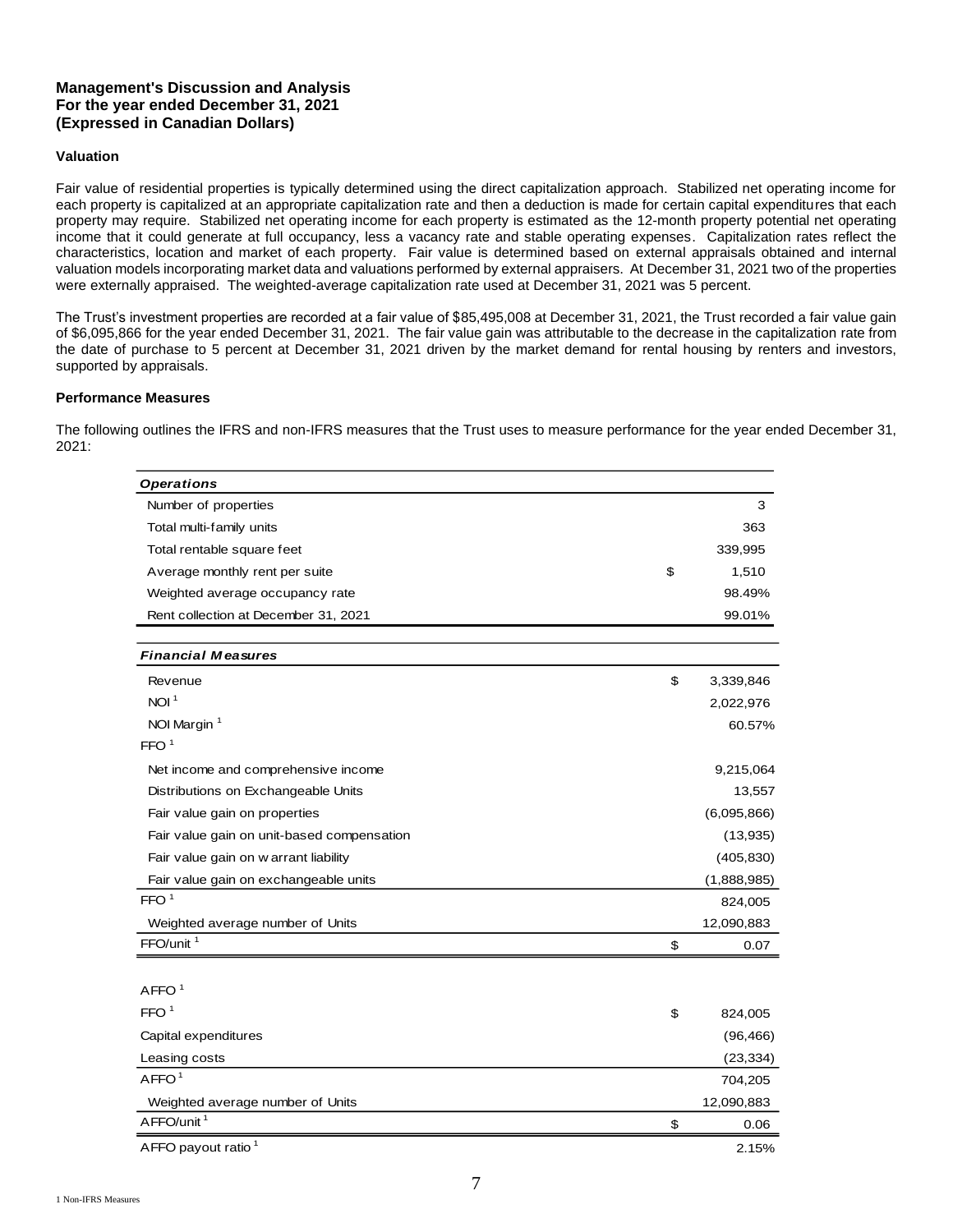FFO<sup>1</sup> and AFFO<sup>1</sup> for the year ended December 31, 2021 represents eight (8) months of active operations of the Brio and Kenwood properties which were acquired on April 30, 2021 and 47 days of active operations of the Element property which was acquired on November 15, 2021.

The Trust's updated estimated run-rate FFO per Unit<sup>1</sup> and AFFO per Unit<sup>1</sup> for 2022 is \$0.0906 per Unit and \$0.0832 per Unit, respectively.

The Trust previously disclosed in its Management Information Circular dated October 11, 2021 that it estimated that its run-rate FFO per Unit<sup>1</sup> and run-rate AFFO per Unit<sup>1</sup> for 2022 would be approximately \$0.0873 and \$0.0784 per Trust Unit, respectively, in the event that the Trust were to close on the Element acquisition. The Trust's prior estimate of run-rate AFFO for 2022 was based upon a number of assumptions, including: (i) that the Brio and Kenwood properties perform in line with management's expectations at the time; (ii) the payment of fees set out in management agreement with the Manager and management's expectations for other general and administrative expenses of the Trust.

The increase in the Trust's estimate of run-rate FFO per Unit<sup>1</sup> and AFFO per Unit<sup>1</sup> for 2022 is due primarily to due to changes in the properties operating budget and minor occupancy assumptions, as well as the fact that the Manager has agreed to waive 50 percent of its base asset management fee for 2022.

| <b>NAV</b>                    | At December 31, 2021 |
|-------------------------------|----------------------|
| Unitholders' Equity           | \$15,893,174         |
| <b>Exchangeable Units</b>     | 9,106,671            |
| <b>NAV</b>                    | 24,999,845           |
| <b>Trust Units</b>            | 8,831,564            |
| Exchangeable Units            | 10,841,274           |
| Deferred Units                | 53,595               |
| <b>Total Units oustanding</b> | 19,726,433           |
| $NAV$ per unit $\overline{V}$ | \$1.27               |

At December 31, 2021, NAV was \$24,999,845 representing a NAV per unit of \$1.27.

| Leverage:                                                 |                  |
|-----------------------------------------------------------|------------------|
| Debt-to-Gross Book Value ratio <sup>1</sup> :             |                  |
| Total interest-bearing debt                               | \$<br>65,546,453 |
| Total assets on balance sheet                             | 91,419,876       |
| Debt-to-Gross Book Value ratio <sup>1</sup>               | 71.70%           |
| Debt Service Coverage ratio <sup>1</sup> :                |                  |
| Net Operating Income for the year ended December 31, 2021 | \$<br>2,022,976  |
| Mortgage payments for the year ended December 31, 2021    | 1,495,169        |
| Debt Service Coverage ratio <sup>1</sup>                  | 1.35             |
| Weighted average term to maturity on fixed rate debt      | 82.47 months     |
| Weighted average interest rate on fixed debt              | 2.82%            |

Total assets at December 31, 2021 are \$91,419,876, the increase from December 31, 2020 is due to the acquisition of 363 multi-family rental units and the commencement of operations and due to the increase in fair value of the investment properties.

Total liabilities at December 31, 2021 include mortgages payable of \$65,546,453 and \$9,106,671 relating to outstanding Exchangeable Units.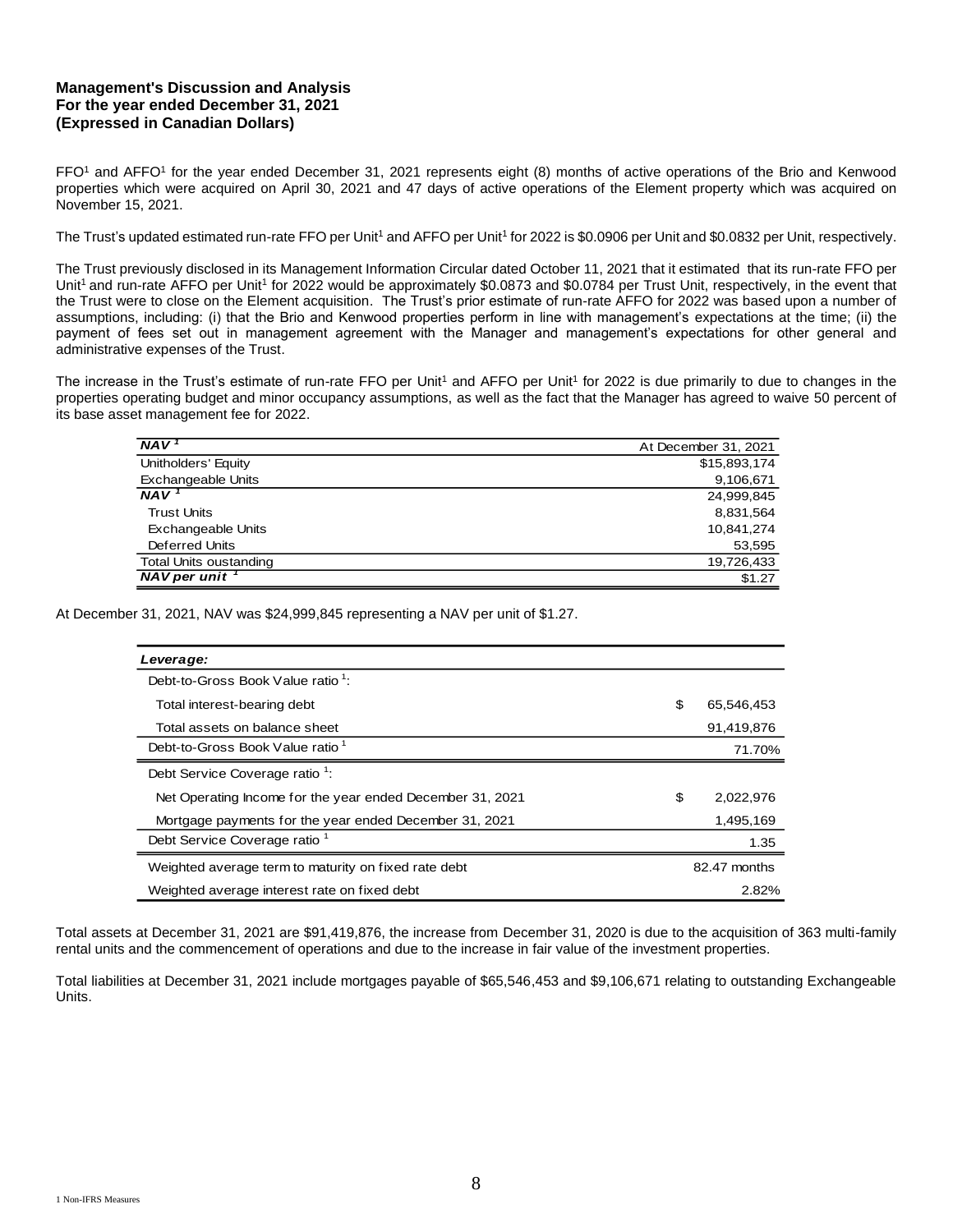### **Review of Financial Performance**

The following tables highlight selected information for the Trust's portfolio for the year ended December 31, 2021:

| <b>Summary of Statement of Net Loss</b> |                 |
|-----------------------------------------|-----------------|
| Revenue from investment properties      | \$<br>3,339,846 |
| Property operating expenses             | (949,549)       |
| Realty taxes                            | (367, 321)      |
| Net Operating Income <sup>1</sup>       | \$<br>2,022,976 |
| NOI Margin <sup>1</sup>                 | 60.57%          |
| General and administrative              | (438, 461)      |
| Finance costs                           | (774, 067)      |
| Fair value gain on:                     |                 |
| Investment properties                   | 6,095,866       |
| Unit-based compensation                 | 13,935          |
| <b>Warrants liability</b>               | 405,830         |
| <b>Exchangeable Units</b>               | 1,888,985       |
| Net Income and Comprehensive Income     | \$<br>9,215,064 |

#### *Net operating income*

Since commencing commercial operations on April 30, 2021, the NOI of the Trust was \$2,022,976.

Revenue from investment properties consists of rental revenue from residential lease agreements, parking revenue and other property revenue.

#### *General and administrative expenses*

General and administrative expenses relate to the administration of the Trust, including: legal fees, audit fees, Trustee compensation, other public company costs.

#### *Finance costs*

Finance costs comprise of interest expense on mortgages payable; amortization of financing charges and mark-to-market adjustments on the mortgages payable, and is offset by interest income.

|                                            | Year ended        |
|--------------------------------------------|-------------------|
| <b>Summary of Finance costs</b>            | December 31, 2021 |
| Interest on mortgages                      | \$<br>862,002     |
| Amortization of financing charges          | 14.905            |
| Amortization of CMHC fees                  | 21.948            |
| Amortization of mark-to-market adjustments | (129, 671)        |
| Distribution on Exchangeable Class B Units | 13,557            |
| Interest income                            | (8,674)           |
| Total                                      | 774.067           |

### *Fair value gain on Exchangeable Units*

The Exchangeable Units are issued by MAR REIT L.P. The Exchangeable Units are economically equivalent to Trust Units, in that a holder is entitled to receive cash distributions from MAR REIT LP equal to the cash distributions paid on Trust Units and are exchangeable into Trust Units at the holder's option on a one-for-one basis (subject to customary anti-dilution adjustments). The Exchangeable Units are classified as financial liabilities of the Trust and measured at fair value with any changes in fair value recorded in net income. The fair value gain or loss on the Exchangeable Units is measured every period by reference to the closing trading price of the Trust Units. An increase in the Trust Unit closing price over the period results in a fair value loss, whereas a decrease in the Trust Unit closing price results in a fair value gain.

For the year ended December 31, 2021, the market price of the Trust Units decreased from the issued prices of \$1.00 at April 30, 2021 and \$1.15 at November 15, 2021, to the December 31, 2021 market price of \$0.84 per unit, resulting in a fair value gain of \$1,888,985.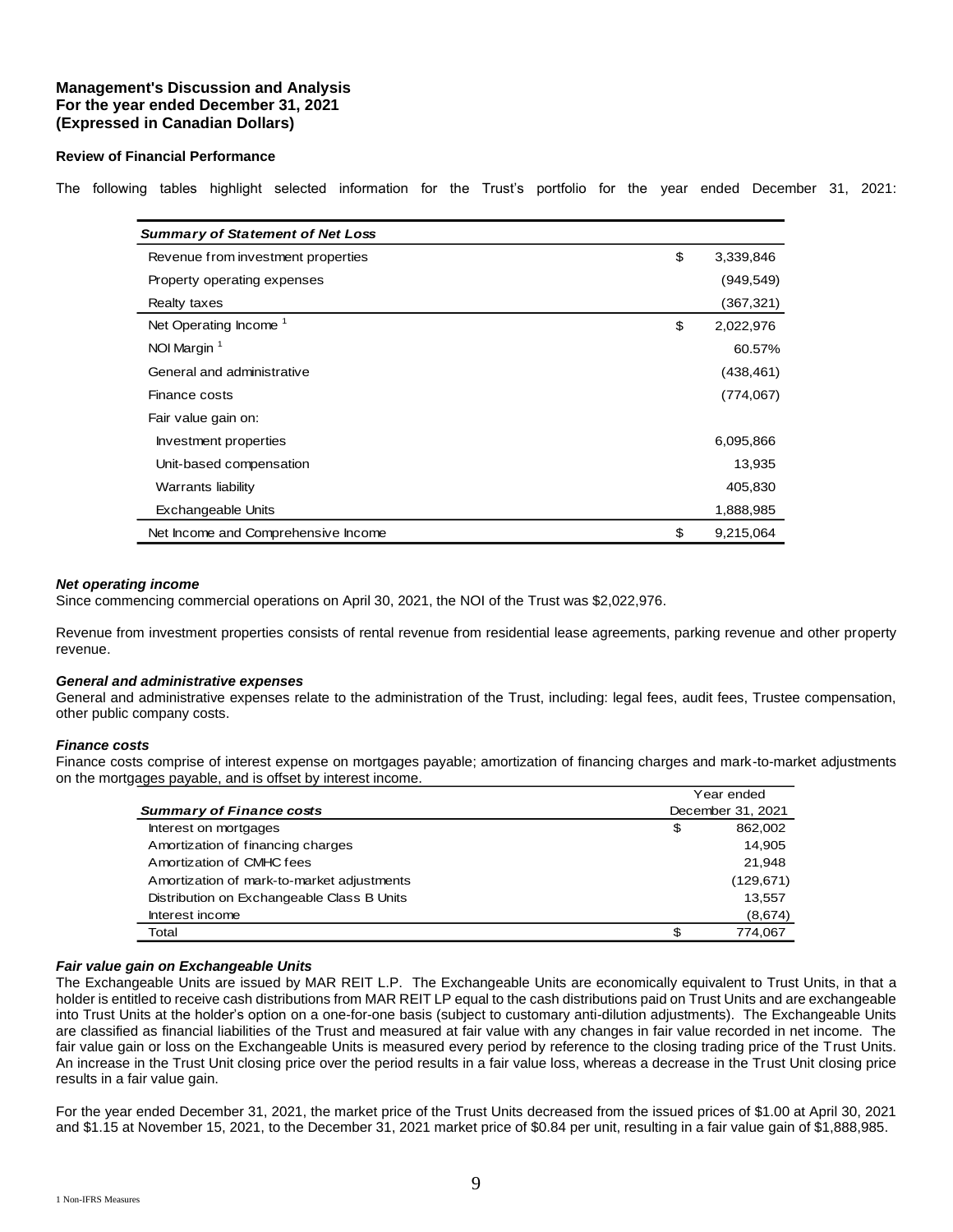### **Assessment of Financial Position**

### *Investment Properties*

The following table summarizes the changes in investment properties for the year ended December 31, 2021:

| <b>Summary of Changes in Investment Properties</b> |    |            |  |  |  |  |  |
|----------------------------------------------------|----|------------|--|--|--|--|--|
| Operating balance                                  | \$ |            |  |  |  |  |  |
| Additions:                                         |    |            |  |  |  |  |  |
| Acquisitions of investment properties              |    | 79,279,342 |  |  |  |  |  |
| Capital expenditures                               |    | 96,466     |  |  |  |  |  |
| Direct leasing costs                               |    | 23,334     |  |  |  |  |  |
| Fair value gain                                    |    | 6,095,866  |  |  |  |  |  |
| Closing balance                                    | \$ | 85,495,008 |  |  |  |  |  |

Capital expenditures incurred related to suite upgrades.

#### *Valuation*

Under the direct capitalization approach the estimated 12 month stabilized forecasted net operating income is utilized on the individual properties, less estimated aggregate future capital expenditures to determine fair value. Capitalization rates fluctuate based on market conditions, such as the demand for rental housing and interest rates. The weighted-average capitalization rates for the properties were 5 percent at December 31, 2021.

### *Exchangeable Units*

The holders of Exchangeable Units are entitled to receive cash distributions from MAR REIT L.P. equivalent to the cash distributions that the Trust's pays to the holders of Trust Units and are exchangeable into Trust Units at the holder's option on a one-for-one basis (subject to customary anti-dilution adjustments). One Special Voting Unit in the Trust is issued to the holder of Exchangeable Units for each Exchangeable Unit held. The limited IAS 32 exception for presentation as equity does not extend to Exchangeable Units. As a result, the Exchangeable Units are classified as financial liabilities.

At December 31, 2021 there were 10,841,274 Exchangeable Units and 10,894,869 Special Voting Units outstanding. The outstanding Special Voting Units include:

- Special Voting Units accompanying Deferred Units issued on or before December 31, 2021
- Special Voting Units accompanying Exchangeable Units of MAR REIT L.P. issued on or before December 31, 2021

### *Mortgages Payable*

The Trust's mortgages are at fixed interest rates that are secured by the investment properties. The mortgages bear interest at a weighted average contractual interest rate of 2.82 percent and mature at dates between October 2023 and December 2031.

### *Trust Units*

The Declaration of Trust authorizes the issue of an unlimited number of Trust Units. As at December 31, 2021, there were 8,831,564 Trust Units outstanding with a carrying value of \$6,791,350 and 4,271,891 warrants outstanding.

### **Liquidity, Capital Resources and Contractual Commitments**

The Trust's capital structure at December 31, 2021 is set out in the table below:

| <b>Exchangeable Units</b>         | \$<br>9,106,671  |
|-----------------------------------|------------------|
| Warrants                          | 21,359           |
| Unit based compensation liability | 45,020           |
| Mortgages                         | 65,546,453       |
| Unitholders' equity               | 15,893,174       |
| Total                             | \$<br>90,612,677 |

The Exchangeable Units are economically equivalent to Trust Units and are exchangeable for Trust Units on a one-for one basis (subject to customary anti-dilution adjustments) at the Exchangeable Unitholders' option. The limited IAS 32 exception for presentation as equity does not extend to the Exchangeable Units. Exchangeable Units are not indebtedness for the purposes of Debt-to-Gross Book Value ratio and therefore are not included in the determination of Debt-to-Gross Book Value ratio.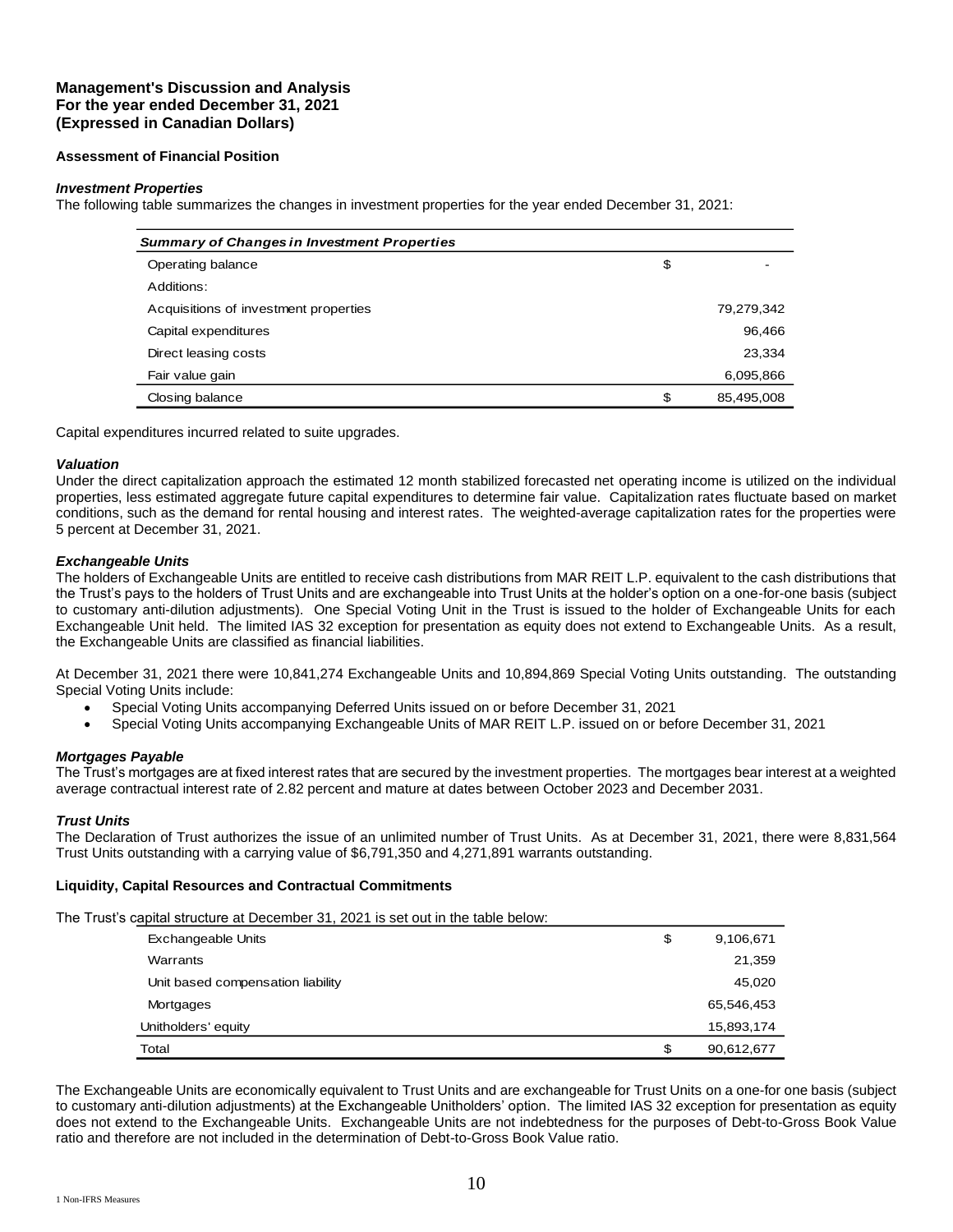The Trust expects to be able to meet all of its current ongoing obligations and expects to finance future acquisitions by issuing equity and using leverage as needed. Liquidity is also expected to be provided by cash flow from operations.

### **Cash Flows and Use of Funds**

|                                       |                 | Year ended<br>December 31, 2021 |  |  |  |
|---------------------------------------|-----------------|---------------------------------|--|--|--|
| Cash provided by operating activities | \$              | 690,492                         |  |  |  |
| Cash provided by investing activities |                 | 83,205                          |  |  |  |
| Cash provided by financing activities |                 | 2,971,946                       |  |  |  |
| Change in cash during the period      | \$<br>3,745,643 |                                 |  |  |  |

Until April 30, 2021, the Trust was a "capital pool company" under the policies of the TSX Venture Exchange ("TSX-V") with limited operating activities before completing the qualifying transaction on that date.

# **QUARTERLY RESULTS AND DISCUSSION OF Q4 OPRATIONS**

#### **Summary of Quarterly Results**

A three-quarter trend highlighting key operating results is shown below:

|                                              |                 |    | 2021       |     |                |
|----------------------------------------------|-----------------|----|------------|-----|----------------|
|                                              | Q4              |    | Q3         |     | Q <sub>2</sub> |
| Property revenue                             | \$<br>1,407,298 | \$ | 1,153,245  | \$  | 778,955        |
| NOI <sup>®</sup>                             | \$<br>816.075   | \$ | 713.676    | \$  | 492,877        |
| Net Income                                   | \$<br>4.374.004 | \$ | 5,366,130  | -\$ | 510,871        |
| FFO <sup>1</sup>                             | \$<br>384.929   | \$ | 240,720    | \$  | 212,555        |
| FFO per Unit <sup>1</sup>                    | \$<br>0.02      | S  | 0.01       | \$  | 0.03           |
| AFFO <sup>1</sup>                            | \$<br>365.244   | \$ | 184,030    | \$  | 169,130        |
| AFFO per Unit <sup>1</sup>                   | \$<br>0.02      | \$ | 0.01       | \$  | 0.03           |
| Weighted average number of units outstanding | 19.158.233      |    | 16.786.283 |     | 10.365.358     |

Reporting of the quarterly trend includes only those quarters where commercial operations existed, there were no commercial operations prior to Q2 2021.

For the three months ended December 31, 2021 the REIT saw an increase in NOI due to the acquisition of the Element property.

There is no comparative same property information to report as commercial operations commenced on April 30, 2021 and no comparable information exists.

The REIT reported occupancy of 98.05% for the three months ended December 31, 2021 and NOI of \$816,423

A summary of the results from operations are below:

| For the three months ended December 31, 2021 |    |           |
|----------------------------------------------|----|-----------|
| Revenue from investment properties           | \$ | 1,407,646 |
| Expenses:                                    |    |           |
| Property operating expenses                  |    | 431,927   |
| Realty taxes                                 |    | 159,296   |
| Total operating expenses                     |    | 591,223   |
| NOI <sup>1</sup>                             | S  | 816,423   |
| Operating margin %                           |    | 58.00%    |
|                                              |    |           |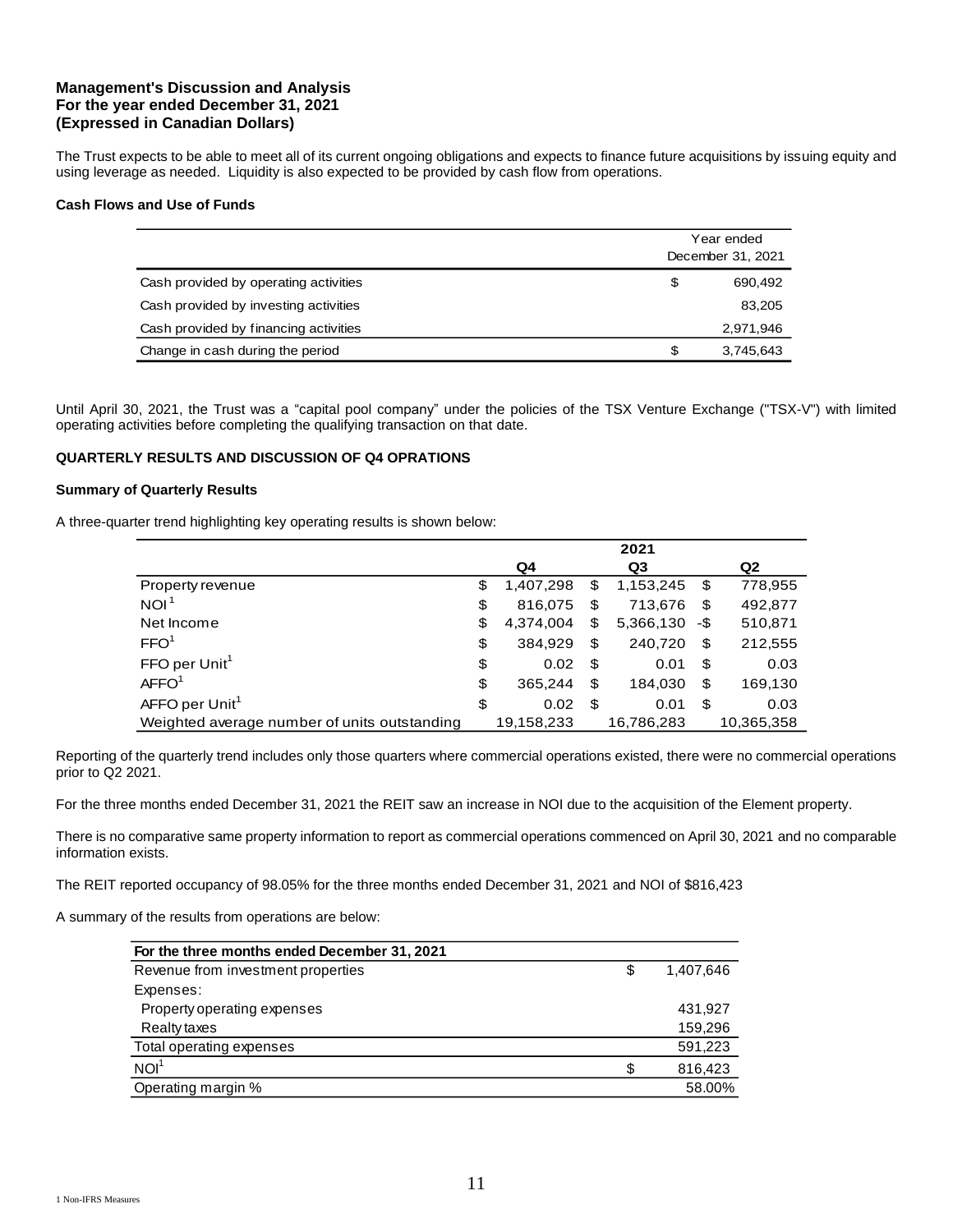### **ACCOUNTING ESTIMATES AND POLICIES, CONTROLS AND PROCEDURES AND RISK ANALYSIS**

### **Critical Judgments in Applying Accounting Policies**

The following are the critical judgments that have been made in applying the Trust's accounting policies:

#### *Investment Property Acquisitions*

The Trust must assess whether an acquisition transaction should be accounted for as an asset acquisition or a business combination under IFRS 3. This assessment requires Management of the Trust to make judgments on whether the assets acquired and liabilities assumed constitute a business as defined in IFRS 3 and if the integrated set of activities, including inputs and processes acquired, are capable of being conducted and managed as a business and the Trust obtains control of the business.

### *Income Taxes*

The Trust is a mutual fund trust and a real estate investment trust as defined in the *Income Tax Act* (Canada). The Trust is not liable to pay Canadian income taxes provided that its taxable income is fully distributed to Unitholders each year. The Trust is a real estate investment trust for the purposes of the *Income Tax Act* (Canada) if it meets the prescribed conditions under the *Income Tax Act* (Canada) relating to the nature of its assets and revenue. The Trust uses judgment in reviewing the real estate investment trust conditions and assessing their interpretation and application to the Trust's assets and revenue, and has determined that it qualifies as a real estate investment trust for the current period.

### *Critical Accounting Estimates and Assumptions*

The Trust makes estimates and assumptions that affect the carrying amounts of assets and liabilities and the reported amount of income for the period. Actual results could differ from estimates. The estimates and assumptions that the Trust considers critical include the valuation of residential investment properties. In applying the Trust's policy with respect to investment properties, estimates and assumptions are required to determine the valuation of the properties under the fair value model.

The Trust has used the best information available as at December 31, 2021, in determining the potential impact of the COVID-19 pandemic on the carrying amounts of assets and liabilities, earnings for the period and risks disclosed in the consolidated financial statements for the year ended December 31, 2021. The estimates that could be most significantly impacted by COVID-19 include those underlying the valuation of investment properties. Actual results may differ from those estimates.

### **Risks and Uncertainties**

The Trust faces a variety of risks, many of which are inherent in the real estate business. They include, but are not limited to, the following:

### *Operating History*

The Trust has just commenced operations in 2021 and does not have an operating history. The Trust's growth is dependent on identifying and acquiring investment properties that are accretive to AFFO per Unit<sup>1</sup> and FFO per Unit<sup>1</sup>.

### *Real Estate Industry Risk*

Risks in the real estate industry include changes in general economic conditions (such as the availability and cost of mortgage financing), local conditions (such as an oversupply of space or a reduction in the demand for real estate in the area), government regulations (such as new or revised residential tenancies legislation), the attractiveness of the properties to tenants, competitors in the area, as well as the ability to find and maintain tenancies where the tenants have stable employment, which is a risk during the COVID-19 pandemic.

Real estate is relatively illiquid, with the degree of liquidity fluctuating in relation to demand for the perceived desirability of the assets. Such illiquidity may limit the Trust's ability to vary its portfolio promptly in response to changing economic, investment or other conditions. If it were necessary to accelerate the liquidation of the Trust's investment properties, the proceeds may be significantly less than the fair market value of its properties. The Trust is currently operating in a concentrated geographic area, which increases the risk if a downturn in the local conditions of the area in which the Trust's investment properties are located.

The Trust is exposed to significant expenditures, such as property taxes, utilities, insurance and mortgage payments. These cost have very little fluctuations based on occupancy rates of the investment properties. As stated, the Trust's properties require significant mortgage payments, and if the Trust were unable to meet the mortgage payment obligations, losses could be sustained as a result of the mortgagee's exercise of its rights of foreclosure or of sale.

The Trust owns newer generation properties which require ongoing maintenance and enhancements for the benefit of our residents. Management does not expect to incur significant capital expenditures over the coming twelve months.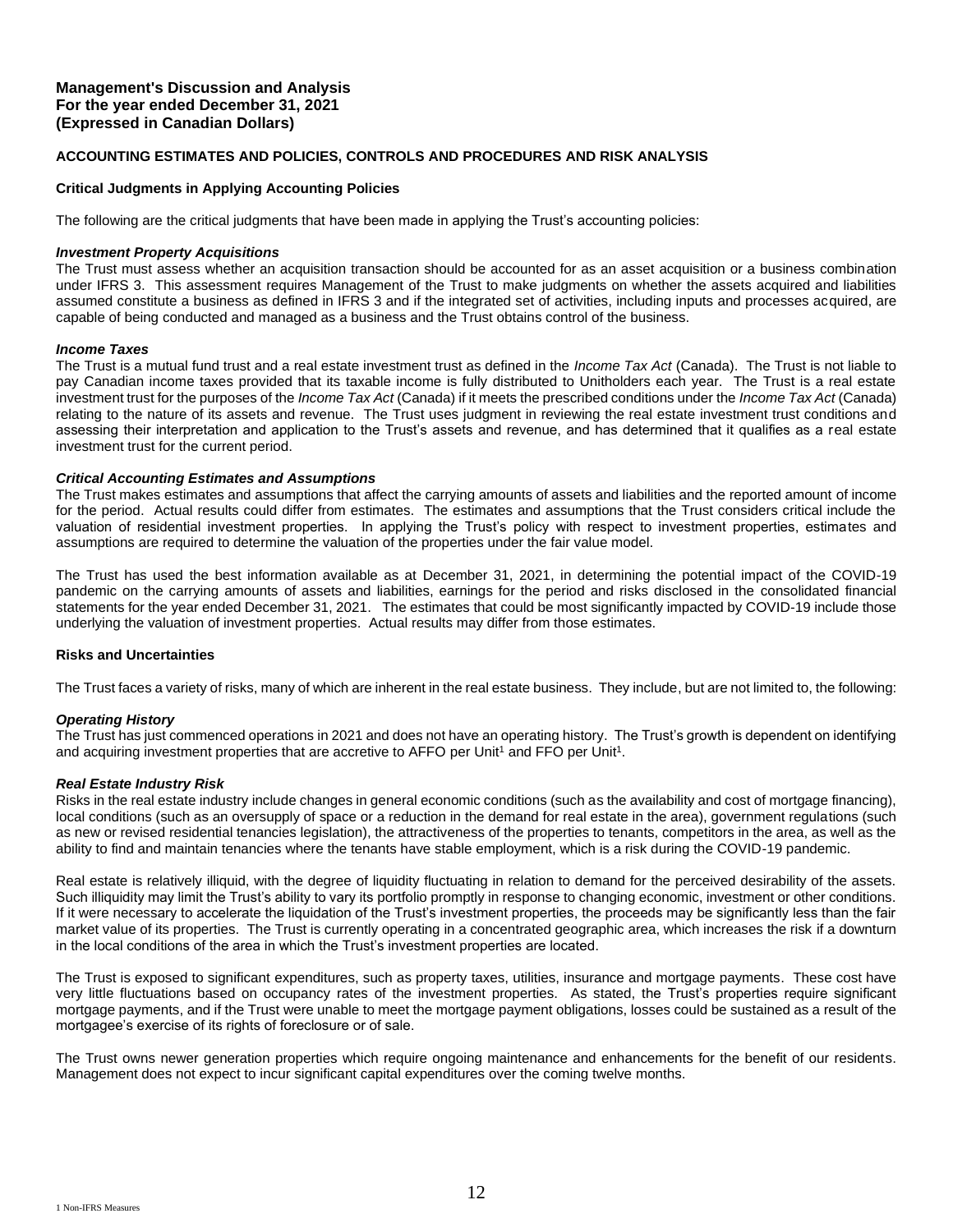### *Property Acquisition Risk and Access to Capital*

The Trust's growth is dependent on identifying and acquiring additional investment properties. If the Trust cannot complete further acquisitions it may have a negative impact on the ability to generate stable cash flows and will likely impact the ability of the Trust to increase cash distributions in the future. The current market to acquire multi-family properties is very competitive, thereby increasing purchase prices and decreasing yields. Competitors may have access to greater financial resources than those of the Trust. The Trust may require additional financing or capital raises to complete acquisitions which may or may not be available The Trust anticipates the relationship with the Marwest Group will provide the Trust with potential future acquisition opportunities.

The Trust needs access to capital markets in order to continue to acquire properties and/or restructure mortgage debt. There can be no assurances that the Trust will have access to sufficient capital or access to capital on favourable terms for future property acquisitions, financing or refinancing purposes, or funding operating expenses. Failure of the Trust to access required capital could have a material adverse effect on the Trust's business, cash flows, financial condition and financial performance and ability to make distributions to Unitholders.

#### *Changes in Legislation*

The Trust is subject to laws and regulations governing the ownership and leasing of real property, landlord/tenant relationships, employment standards, environmental matters, taxes and other matters, including laws and regulations imposing restrictions to limit the spread of the COVID-19 pandemic and laws and regulations limiting rent increases and imposing restrictions on evictions during the COVID-19 pandemic. It is possible that future changes in applicable federal, provincial, municipal or common laws or regulations or changes in their enforcement or regulatory interpretation could result in changes in the legal requirement affecting the Trust (including with retroactive effect). Any changes in the laws to which the Trust is subject could materially adversely affect the Trust's rights and title to its assets or its ability to carry on its business in the ordinary course.

#### *Risks Associated with External Asset and Property Management Agreement*

The Trust relies on the Manager and it's affiliates with respect to the management of the Trust's assets and the management of the Trust's properties. If the Trust were to lose the services provided by the Manager and it's affiliates, the Trust may experience an adverse impact on its business operations. The Trust may be unable to duplicate the quality and depth of the services available to it by handling such services internally or by retaining another service provider.

#### *Litigation*

The Trust may become directly or indirectly involved in legal proceedings, including regulatory proceedings, tax proceedings and legal actions relating to personal injuries, property damage, property taxes, land rights, the environment and contract disputes. The outcome with respect to outstanding, pending or future proceedings cannot be predicted with certainty and may be determined in a manner adverse to the Trust and as a result could have a material adverse effect on the Trust's assets, liabilities, business, financial condition and performance. Even if the Trust prevails in such proceedings, the cost and diverted time of management could negatively impact the Trust.

#### *Valuations of Properties*

The valuation of Investment Properties by internal valuation techniques or externally acquired appraisals is an estimate of market value and caution should be used in evaluating data with respect to appraisals. It is an estimate of value based on information gathered in the investigation, internal valuation/appraisal techniques employed and reasoning both quantitative and qualitative, leading to an opinion of value. Internal valuations and appraisals are based on various assumptions of future expectations of property performance and while the internal valuation team/appraiser's internal forecast of net income for the properties appraised are considered to be reasonable at that time, some of the assumptions may not materialize or may differ materially from actual experience in the future. Internal valuations and/or appraisals are not guarantees of future value and there is no assurance that an internally derived or appraised value actually reflects an amount that would be realized upon a current or future sale of any of the properties or that any projections included in the internal valuation or appraisal will be attainable. In addition, as prices in the real estate market fluctuate over time in response to numerous factors, the value of the property as shown in an internal valuation or appraisal may be an unreliable indication of its current market value.

A publicly traded real estate investment trust will not necessarily trade at values determined solely by reference to the underlying value of its real estate assets. Accordingly, the Trust Units may trade at a premium or a discount to values implied by internal valuations or appraisals.

#### *General Uninsured Losses*

The Trust carries comprehensive general liability, fire, flood, extended coverage and rental loss insurance with policy specifications, limits and deductibles customarily carried for similar properties. There are certain types of risks which are uninsurable or not economically insurable. Should an uninsured or underinsured loss occur, the Trust could lose its investment in, and anticipated profits and cash flows from, one or more of its properties, and would continue to

be obligated to repay any recourse mortgage indebtedness on such properties. There is a risk that any significant increase in insurance costs will impact negatively upon the profitability of the Trust.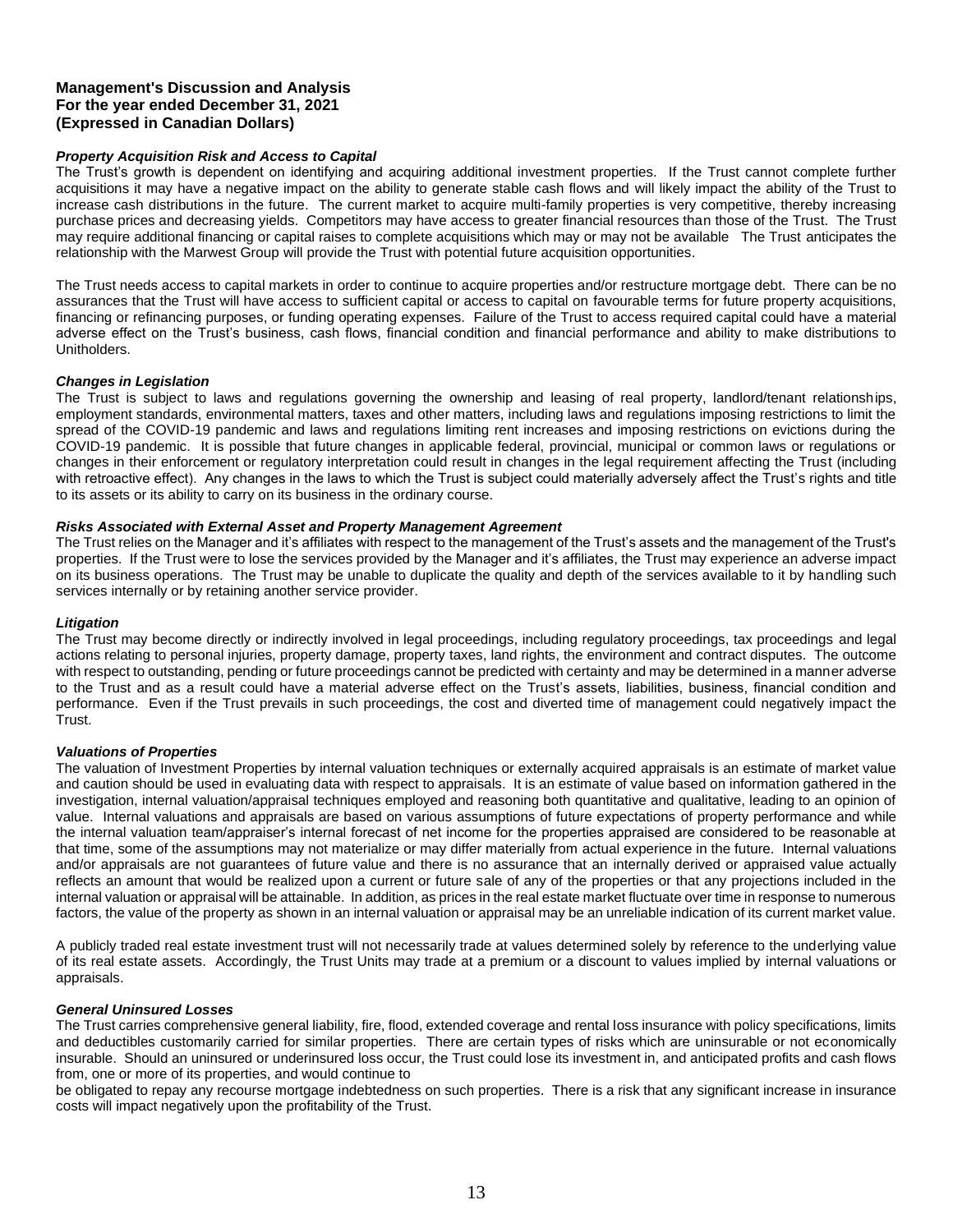## *Key Personnel*

The Trust's executive officers have a significant role in the Trust's success and oversee the execution of the Trust's strategy. The Trust's ability to retain its management team or attract suitable replacements should any members of the management team leave is dependent on, among other things, the competitive nature of the employment market.

### *Tax-related Risks*

- 1. Mutual Fund Trust Status The Trust intends to qualify at all relevant times as a "mutual fund trust" for purposes of the Tax Act. There can be no assurance that Canadian federal income tax laws and the administrative policies and practices of the CRA respecting the treatment of mutual fund trusts will not be changed in a manner that adversely affects the Unitholders.
- 2. The REIT Exception Canadian tax legislation relating to the federal income taxation of "specified investment flow through" trusts or partnerships provided that certain distributions from a SIFT will not be deductible in computing the SIFT's taxable income and that the SIFT will be subject to tax on such distributions at a rate that is substantially equivalent to the general tax rate applicable to Canadian corporations. However, distributions paid by a SIFT as return of capital should generally not be subject to tax. Under the SIFT rules, the taxation regime will not apply to a real estate investment trust that meets prescribed conditions relating to the nature of its assets and revenue (the "REIT Exception"). The REIT Exception is comprised of a number of technical tests and the determination as to whether the Trust qualifies for the REIT Exception in an particular taxation year can only be made with certainty at the end of that taxation year. The Trust expects to qualify for the REIT Exception in 2021 and subsequent taxation years, such that it will be exempt from the SIFT rules. However, no assurances can be given that the Trust will satisfy the REIT Exception in any particular year. If the SIFT rules apply to the Trust, they may adversely affect the marketability of the Units, the amount of cash available for distributions and the after-tax return to investors.
- 3. Non-resident ownership Under current law, a trust may lose its status under the Tax Act as a mutual fund trust if it can reasonably considered that the trust was established or is maintained primarily for the benefit on Non-Residents, except in limited circumstances. Accordingly, the Declaration of Trust provides that Non-Residents may not be the beneficial owners of more than 49% of the Trust Units (determined on a basic or fully-diluted basis). The Trustees also have various powers that can be used for the purpose of monitoring and controlling the extent of a Non-Resident ownership of the Trust Units.
- 4. Tax-Basis of Acquired Properties The partnership has acquired, and may from time to time in the future acquire, certain properties on a fully or partially tax-deferred basis, such that the tax cost of these properties will be less than their fair market value. If one or more of such properties are disposed of, the gain realized by the Partnership for tax purposes (including any income inclusions arising from the recapture of previously claimed CCA on depreciable property) will be in excess of that which it would have realized if it had acquired the properties at a tax cost equal to their fair market values. For the purpose of claiming CCA, the UCC of such properties acquired by the Partnership will be equal to the amounts jointly elected by the Partnership and the transferor on a tax-deferred acquisition of such property. The UCC of such property will be less than the fair market value of such property. As a result, the CCA that the Partnership may claim in respect of such properties will be less than it would have been if such properties had been acquired with a tax cost basis equal to their fair market values.
- 5. General taxation There can be no assurance that Canadian federal or provincial tax laws, the judicial interpretation thereof, or the administrative and assessing practices and policies of the Canada Revenue Agency, the Department of Finance (Canada) and any other tax authority or tax policy agency will not be changed in a manner that adversely affects the Trust, its affiliates or Unitholders, or that any such taxing authority will not challenge tax positions adopted by the Trust and its affiliates. Any such change or challenge could increase the amount of tax payable by the Trust or its affiliates or could otherwise adversely affect Unitholders by reducing the amount available to pay distributions or changing the tax treatment applicable to Unitholders in respect of such distributions.

# *Financial Risk Management*

In the normal course of business, the Trust is exposed to a number of risks that can affect its operating performance.

These risks and the actions taken to manage them are as follows:

### *i) Market risk*

Market risk is the risk that the fair value of future cash flows of a financial instrument will fluctuate because of changes in market prices. Market risk consists of interest rate risk, currency risk and other price risk.

Interest rate risk is the risk that changes in market interest rates will affect the Trust's financial instruments. As of December 31, 2021, the Trust's mortgages bore interest at fixed rates.

Management monitors anticipated interest rate changes and mitigates the negative impact of interest rate increases by locking in interest rates early where applicable.

The Trust's financial statement presentation currency is in Canadian dollars. Operations are located in Canada and the Trust has limited operational transactions in foreign-denominated currencies. As such, the Trust has no significant exposure to currency risk.

Other price risk is the risk of variability in fair value due to movements in equity prices or other market prices such as commodity prices and credit spreads.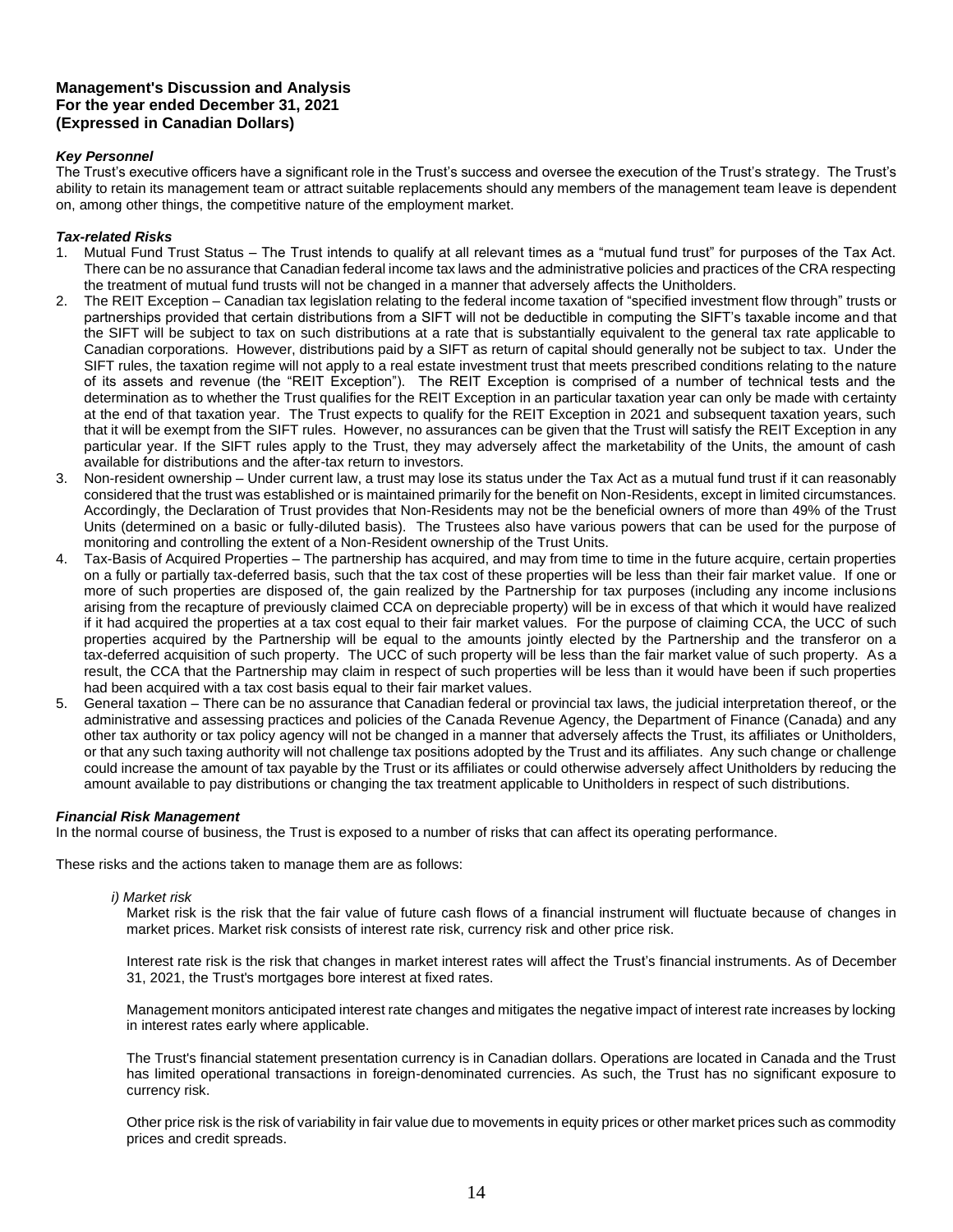The Trust is exposed to other price risk on its Exchangeable Units. A 1% change in the prevailing market price of the Exchangeable Units as at December 31, 2021 would have a \$91,067 change in the fair value of the Exchangeable Units.

#### *ii) Credit risk*

Credit risk is the risk that tenants may experience financial difficulty and be unable to fulfill their lease commitments. An allowance for impairment is taken for all expected credit losses.

Management mitigates this risk by carrying out appropriate due diligence on the prospective tenant and obtaining security deposits. Management monitors the collection of residential rent receivables on a regular basis with strict procedures that fall within the provincial regulations designed to minimize credit loss in the case of non-payment. The risk of exposure to credit risk is generally limited to the carrying amount of the financial statements.

The Trust's maximum exposure to credit risk is equivalent to the carrying value of each class of financial asset as separately presented in cash and accounts and other receivables.

Management assesses the impairment of tenant receivables on an individual basis and uses the simplified approach measure expected credit losses; this will be at the lifetime expected credit losses associated with the arrangement.

Management determines that an amount receivable is credit impaired based upon previous collection history, as well as forward looking information where available regarding economic trends in the tenant's industry and the region the tenant is in. Impairment losses are recognized in the consolidated statement of income and comprehensive income within investment properties operating expenses.

#### *(iii) Liquidity risk*

Liquidity risk is the risk that the Trust will not be able to meet its financial obligations as they become due. The Trust manages this risk by ensuring it has sufficient cash on hand to meet obligations as they come due by forecasting cash flows from operations, cash required for investing activities and cash from financing activities, such as refinancing mortgages as they become due.

An analysis of the contractual cash flows at December 31, 2021 associated with the Trust's material financial liabilities is set out below:

|                                      |   |           |                  |                   |                 | Year 5 and               |     |            |
|--------------------------------------|---|-----------|------------------|-------------------|-----------------|--------------------------|-----|------------|
|                                      |   | Year 1    | Year 2           | Year <sub>3</sub> | Year 4          | thereafter               |     | Total      |
| Mortgages payable -<br>principal and |   |           |                  |                   |                 |                          |     |            |
| interest                             | S | 3.159.848 | \$<br>15.237.875 | \$<br>8.065.532   | \$<br>2.028.236 | \$<br>47.185.221         | \$. | 75,676,712 |
| Accounts payable<br>and accrued      |   |           |                  |                   |                 |                          |     |            |
| liabilities                          |   | 395,718   | -                | -                 | -               | $\overline{\phantom{a}}$ |     | 395,718    |
| Security deposits                    |   | 396,198   | 15,283           |                   |                 | -                        |     | 411,481    |
|                                      |   | 3,951,764 | 15,253,158       | 8.065.532         | 2.028.236       | \$<br>47.185.221         |     | 76,483,911 |

#### **RELATED PARTY TRANSACTIONS**

In the normal course of operations, the Trust enters into various transactions with related parties. In addition to the related party transaction disclosed elsewhere in the consolidated financial statements, related party transactions include:

|                          |   | Year ended<br>December 31, 2021 |  |
|--------------------------|---|---------------------------------|--|
| Property management fees | S | 141.386                         |  |
| Salary reimbursement     |   | 91,588                          |  |
| Board compensation       |   | 69,002                          |  |

On July 2, 2020, the Trust issued 800,000 Trust Units to certain seed Unitholders, including Trustees, Officers and related parties of the Trust, at \$0.25 per Unit for gross proceeds of \$200,000.

On April 30, 2021, in conjunction with the closing of the qualifying transaction, 4,006,308 Exchangeable Units of MAR REIT L.P. and 168,965 Trust Units were issued to related parties of the Trustees, officers and related parties of the Trust and family members thereof and associates of the foregoing. On November 15, 2021, in conjunction with the closing of the Marwest (Element) Apartments L.P. acquisition, 1,029,211 Exchangeable Units of MAR REIT L.P were issued to related parties of the Manager.